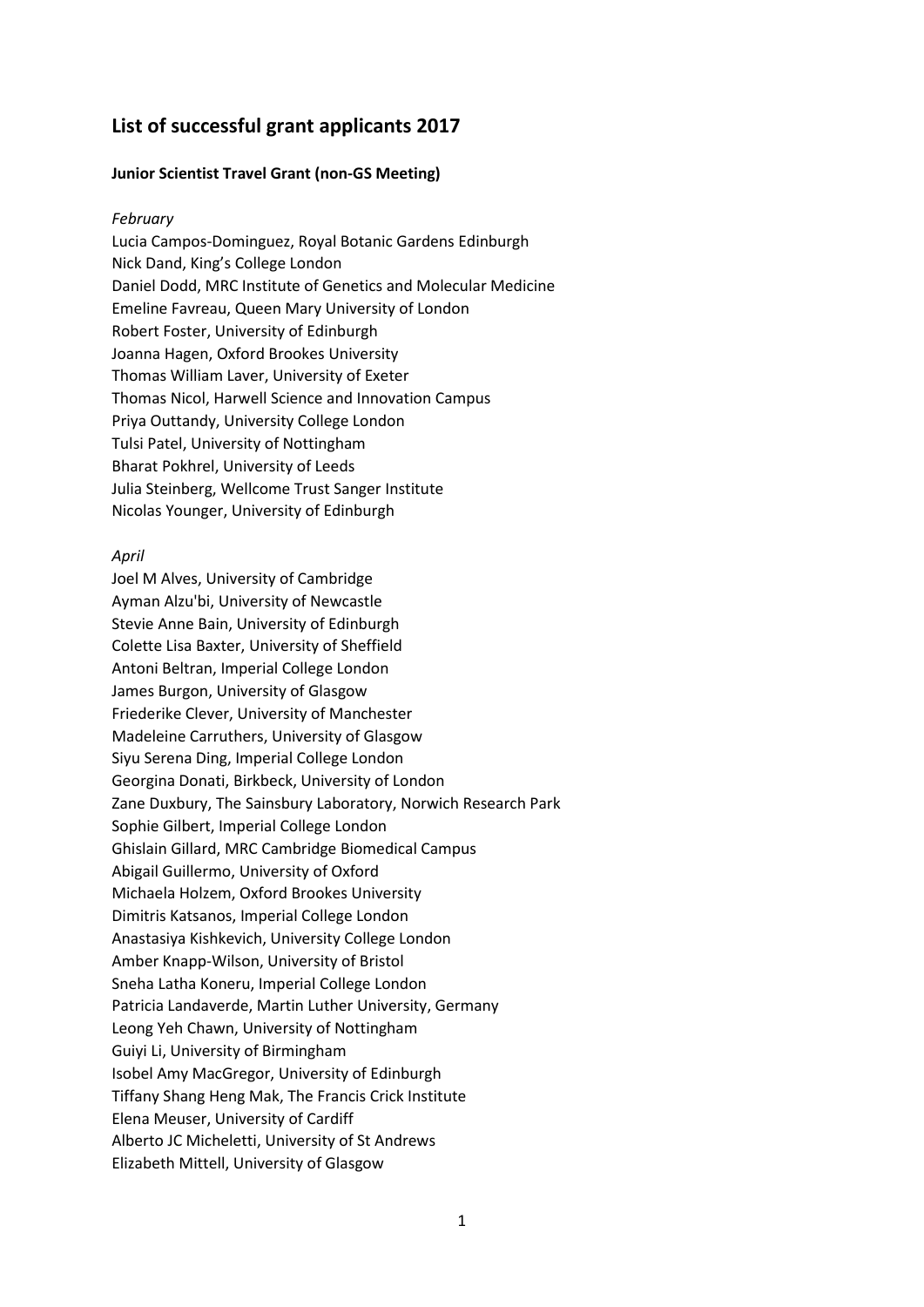Laurence Newman, University of Bristol David John Pascall, University of Exeter Marta Aleksandra Markiewicz-Potoczny, University of Newcastle Elspeth Ransom, University of Warwick Eleanor Siân Raymond, University of Edinburgh Amey Redkar, The Sainsbury Laboratory, Norwich Research Park Joana Pedro Rodrigues, University of Newcastle Joshua Roworth, University of Oxford Olga Sedelnikova, University of Oxford Harsh Sheth, University of Newcastle Nzar Shwan, University of Nottingham Pavneet Singh, University of Coventry Mona Moustafa Tahoun, University College London Dalia Tarantino, King's College London Victoria Torrance, University of Newcastle Yiru Wang, University of Canterbury

### *June*

Ariadna Gador Navarro Aragall, University College London Aoife Louise Caffrey, Ulster University Vanessa Mae Ren Chong, John Radcliffe Hospital Elizabeth Catherine Connolly, University of Birmingham Lorenz Kenneth Fuchs, Aberystwyth University Javier Garzón, University of Aberdeen Craig Glastonbury, University of Oxford Adam David Hargreaves, University of Oxford Abigail May Little, University of Edinburgh Tom Jenkins, University of Exeter Yahya Khubrani, University of Leicester Georgia Kate Longmoor, The Roslin Institute Kyle John Martin, The Natural History Museum Gabrielle Olley, University of Edinburgh Dominic Pearce, University of Edinburgh Sara Silva Pereira, University of Liverpool Arunkumar Ramesh, University of Cambridge Daniel Sachs, University of Edinburgh Anna Schoenauer, Oxford Brookes University Prasanth Sivakumar, University College London Hannah Sutcliffe, University of Edinburgh Ngang-Heok Tang, University of California Zoe Nemec Venza, University of Bristol Hannah Phoebe Wilson, Royal Botanic Garden Edinburgh Ian William Wilson, Bangor University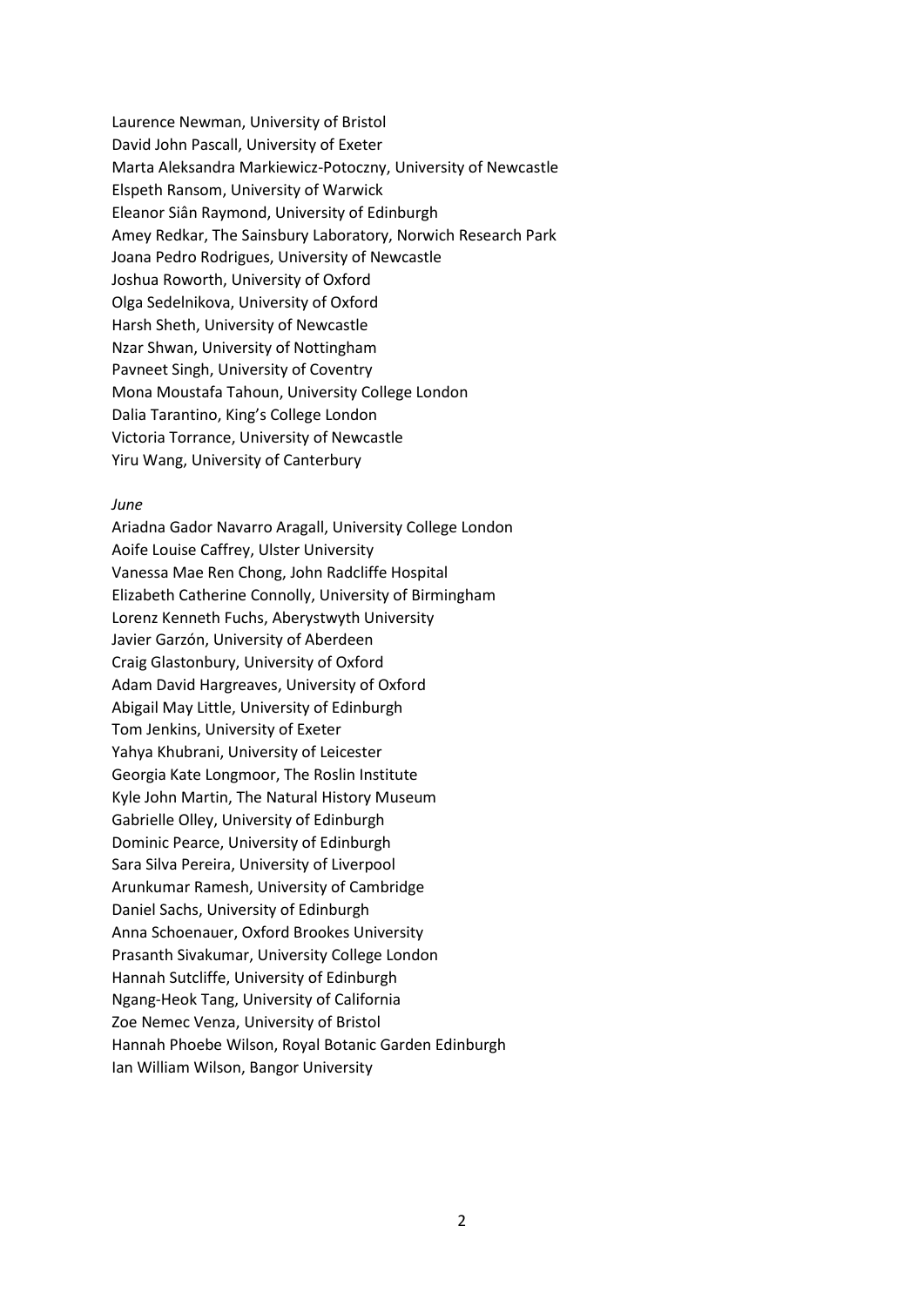# *August*

Michaela Agapiou, University of Leeds Kif Liakath-Ali, King's College London Anupama Chembath, University of Newcastle Christina Ernst, University of Cambridge Sara Falcone, MRC Harwell Science Innovation Campus Lynsey Hall, Newcastle University Miss Julia Heckenast, Cardiff University Samuel H Lewis, University of Cambridge Apiwat Moolnangdeaw, University of Edinburgh William Bernard Perry, Bangor University Susanna Roberts, King's College London Anna Thamm, University of Oxford

### *October*

Georgina Brennan, Bangor University Anna M Dowbaj, London Research Institute Cancer Research David James Hay, University of Edinburgh Alexander Hull, University of Southampton Patrick Cedric Nathan Martin, University of Essex Aleix Arnau Soler, MRC Institute of Genetics and Molecular Medicine Christopher Todd, Queen Mary University of London

### *December*

Navid Banafshe, King's College London Luchi Farrell, University of Birmingham Amy Findlay, MRC Institute of Genetics and Molecular Medicine Anna Klucnika, University of Cambridge Adam Lynch, University of Aberdeen Franziska Annamaria Radtke, University of Cardiff Grégoire Vernaz, University of Cambridge

### **Junior Scientist Travel Grant (Joint GS Meeting)**

Rachel Clare Bonnington, University College London Yannic Chen, University of Leeds Louise Cleal, University of Edinburgh Rosamund Ellen Clifford, University of Leeds Siyu Serena Ding, Imperial College London Sophie Gilbert, Imperial College London Emily Hawkes, John Innes Centre, Norwich Research Park Rachelle Elizabeth Irwin, Ulster University Katy McLaughlin, University of Edinburgh Laura Molina-García, University College London Liisa Parts, University of Oxford Tapan Pipalia, King's College London Sarah Victoria Pretorius, King's College London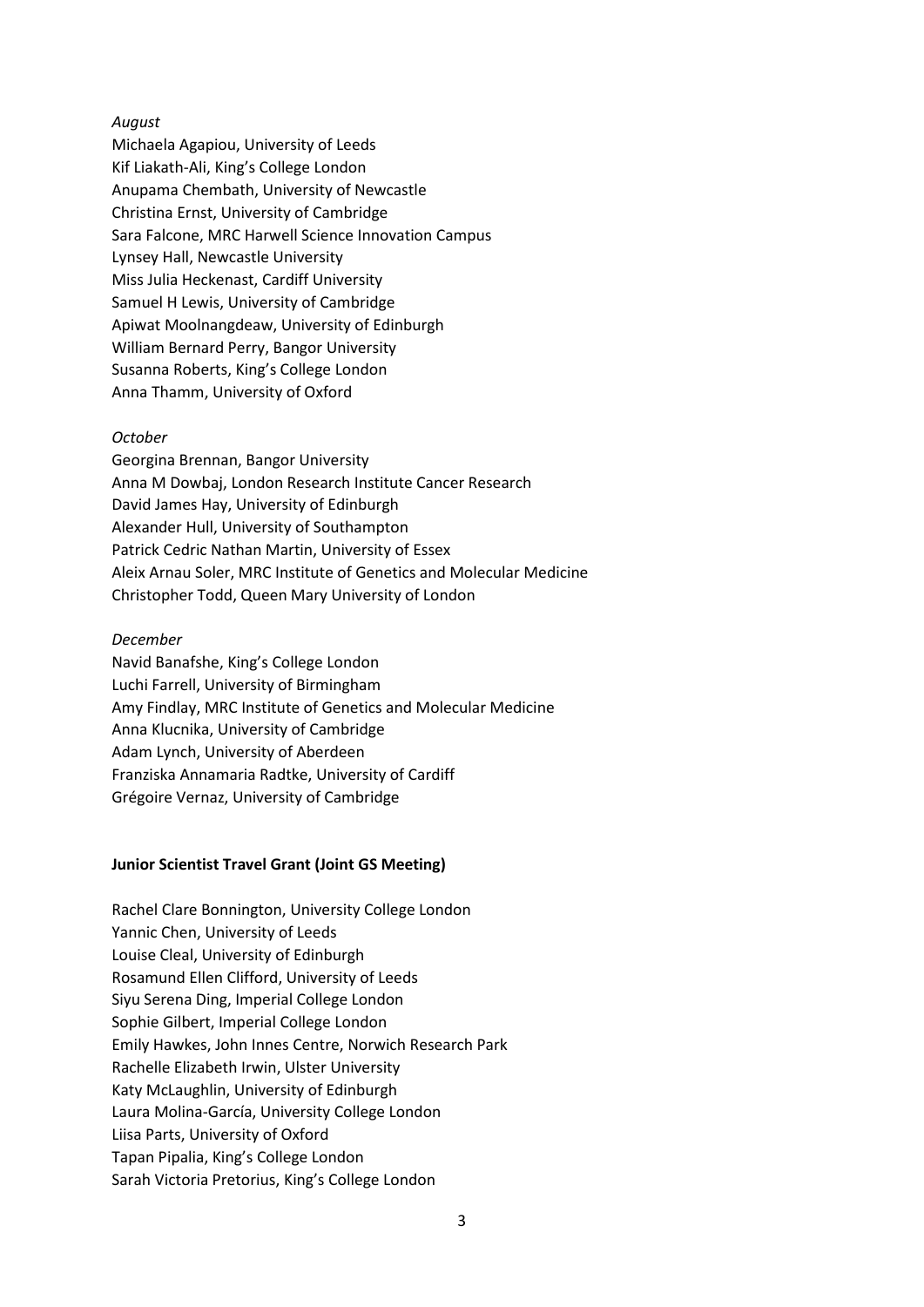Ailsa Revuelta, University of Edinburgh Federico Rossi, King's College London Michele Sammut, University College London Aidan Walker, University of Exeter

# **Junior Scientist Travel Grant (GS Meeting)**

Faisal Almalki, University of Leicester Daniel Dodd, MRC Institute of Genetics and Molecular Medicine Amy Findlay, MRC Institute of Genetics and Molecular Medicine Robert Foster, University of Edinburgh

# **Junior Scientist Travel Grant (SIG Meeting)**

Claire Armstrong, University of East Anglia Charli Davies, University of East Anglia Emeline Favreau, Queen Mary University of London Michal Izydorczyk, Oxford Brookes University Claudia Martin, University of East Anglia Carlos Martinez Ruiz, Queen Mary University of London Richard Oppong, University of Edinburgh William Perry, Bangor University

# **Heredity Fieldwork Grant**

*January*  Alexandra McCubbin, Cardiff University Daniel Moore, University of Durham Martin Stoffel, Liverpool John Moores University

*April* 

Samuel Browett, University of Salford Maria Camila Latorre, The National Autonomous University of Mexico Carlos Leiva, University of Barcelona Sandra Moreno Medina, University of Bristol Frazer Sinclair, No affiliation Henricus van Lieshout, University of Leeds Lewis White, University of York

*July*  Alexandra Jamieson, University of Oxford

*December*  No awards were made.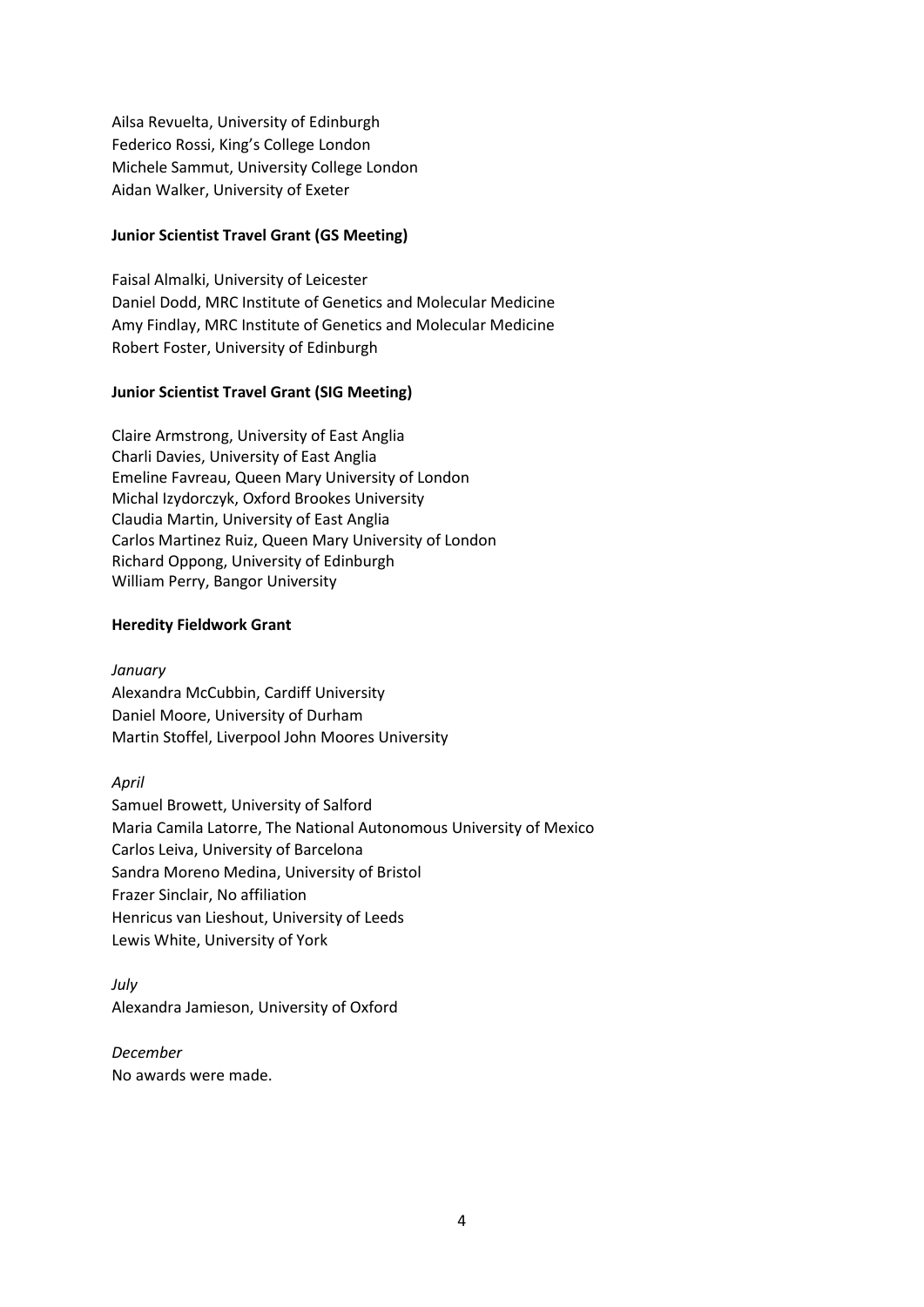# **Training Grant**

*January*  Lauren Chessum, MRC Harwell Sarah Chordekar, University of Bath Nikol Voutsina, University of Southampton

# *April*

Andrés García de la Filia, University of Edinburgh Surangi Perera, University of Cambridge Julia Falo Sanjuan, University of Cambridge Harsh Sheth, University of Newcastle Kirsten Thompson, University of Exeter

# *July*

Lingyan Chen, King's College London Sara Falcone, MRC Harwell Science Innovation Campus Andrea Mariossi, King's College London Ewan Richardson, University of Cardiff Sara-Jayne Thursby, Ulster University

### *October*

Charlotte Zoe Angel, Ulster University Maisie Bache-Jeffreys, University of Exeter Stephania Contreras, King's College London Rebecca Dumbell, MRC Harwell Science Innovation Campus Josephine D'Urban Jackson, Cardiff University Thea Rogers, University of Sheffield Federico Rossi, King's College London

### **Summer Studentships**

Emily Baker, University of Oxford Tim Birkle, University of Cambridge Hannah Chan, Newcastle University Sherry Jose Cheriyamkunnel, University of Birmingham Fiona Donnan, University of Oxford Güniz Göze Eren, Bilkent University, Turkey Cyrus Goodger, Oxford Brookes University Hope Haim, University of Sussex Jon Harper, University of Sussex Matthew Hellio, University of Kent Ezra Herman, University of Edinburgh Nathan Hughes, Aberystwyth University Hannah Inglehearn, Northumbria University Kieran Killington, King's College London Kiran Lee, University College London Shiyun Liu, University College London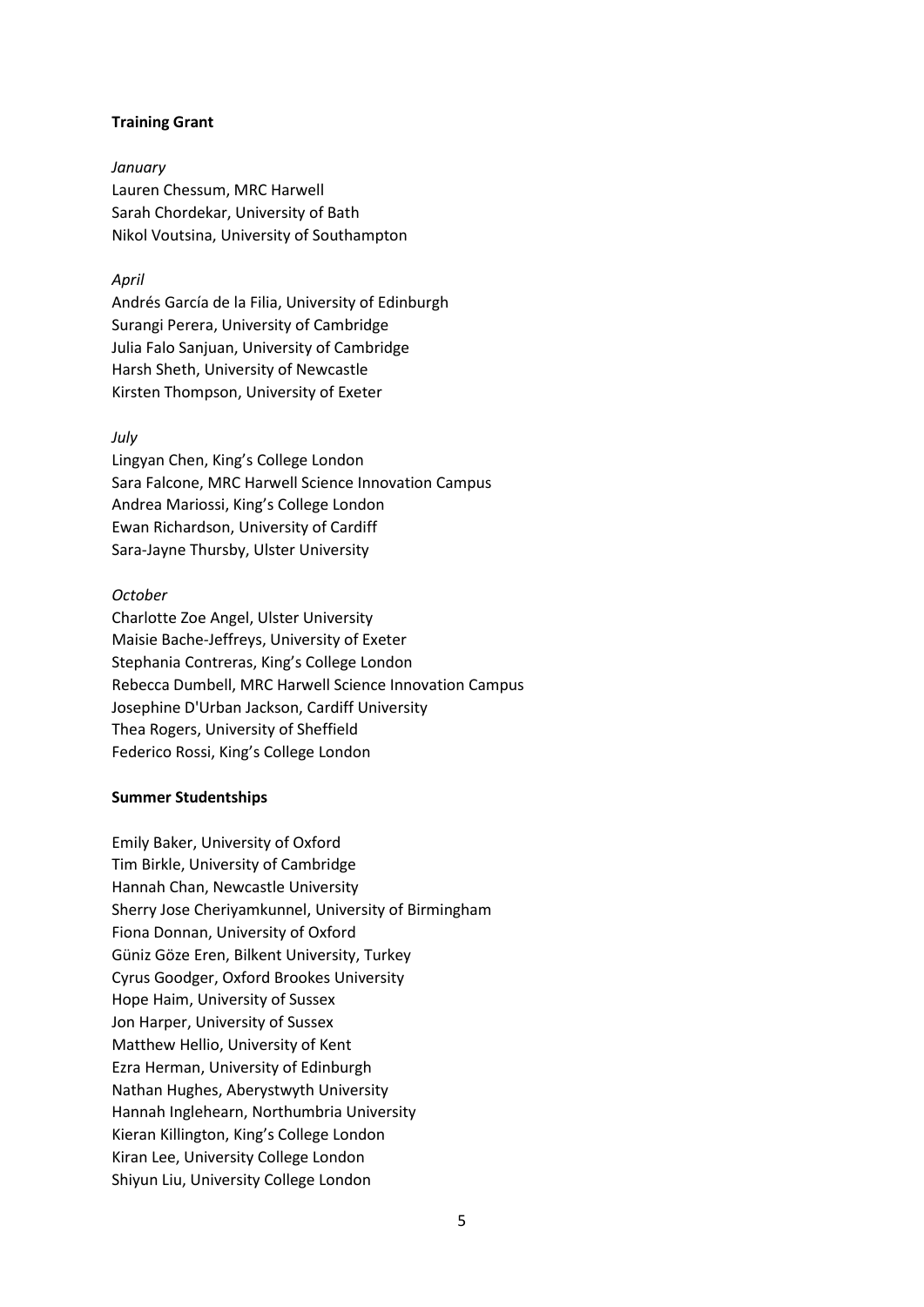Duncan Mahon, University College London Sophie McEwen, Oxford Brookes University Camila Mirow, Mount Holyoke College, US Grant Neilson, University of Southampton Tumisang Ntereke, University of Leicester Harvinder Pawar, University College London Megan Revell, University of Sheffield Akif Reza, King's College London Connor Ross, University of Aberdeen Conor Rossi, Trinity College Dublin Srinand Sundaram, University of Cambridge Bethany Taylor-Garrett, University of Leicester Luke Tillman, University of Exeter Iong Man Tung, University of Aberdeen Zoe Walmsley, University of Oxford Dennis Walzl, University of Edinburgh

### **Sectional Interest Group**

Thorsten Allers, University of Nottingham Nicholas Greene, University College London James Hodge, University of Bristol Simon Martin, University of Cambridge Dominic Norris, MRC Harwell Institute Josephine Pemberton, University of Edinburgh Nicolas Tapon, The Francis Crick Institute Mick Tuite, University of Kent Patricija van Oosten-Hawle, University of Leeds

# **One off meeting sponsorship**

Marco Antonio, University of Essex Jonathan Bridle, University of Bristol Nicola Capstaff, University of East Anglia Féaron Cassidy, Queen Mary University of London Jordan Cuff, University of Cardiff Sara Goodacre, University of Nottingham James Hodge, University of Bristol Rus Hoelzel, University of Durham Kelly Houston, The James Hutton Institute Robert Jackson, University of Reading Jens Januschke, University of Dundee Carolin Kosiol, University of St Andrews Charalambos Kyriacou, University of Leicester Malcolm Logan, King's College London Stuart MacNeill, University of St Andrews Alisdair McNeill, Sheffield Institute for Translational Neuroscience Matt Neale, University of Sussex